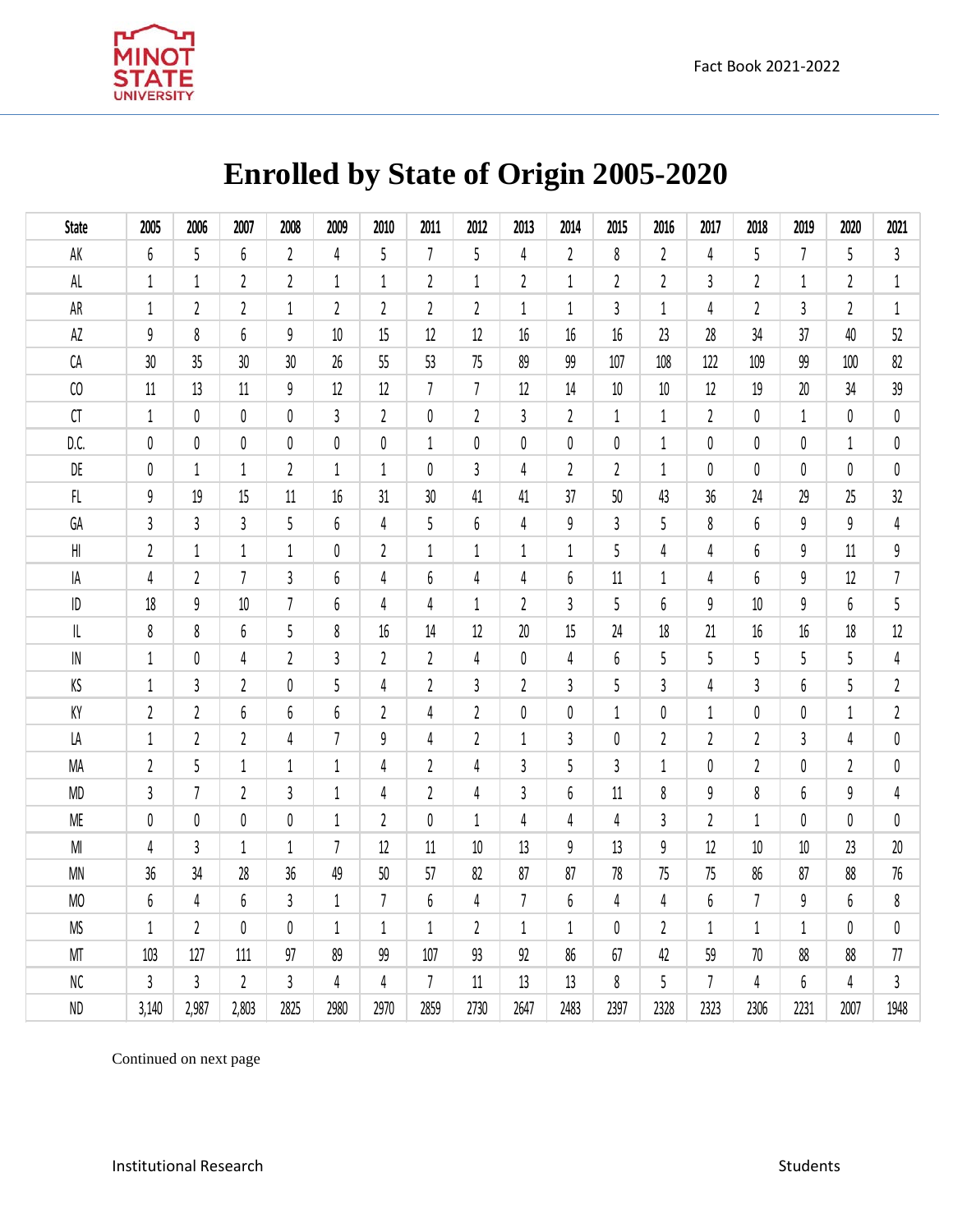

| NE                                               | $\mathbf{3}$            | $\sqrt{2}$     | $\pmb{0}$        | 3                       | $\mathbf{1}$     | 6              | 4              | $\sqrt{2}$    | 5                | 5              | 9                       | $\overline{1}$ | 3                        | $\boldsymbol{2}$ | 8              | 8              | 5              |
|--------------------------------------------------|-------------------------|----------------|------------------|-------------------------|------------------|----------------|----------------|---------------|------------------|----------------|-------------------------|----------------|--------------------------|------------------|----------------|----------------|----------------|
| $\mathsf{NH}% _{k}\left( \mathcal{M}_{k}\right)$ | $\mathbf{1}$            | $1\,$          | $\,1\,$          | $\overline{\mathbf{c}}$ | $\boldsymbol{2}$ | $1\,$          | 1              | $\pmb{0}$     | 1                | $\mathbf 1$    | 3                       | $\overline{3}$ | 5                        | 5                | 4              | 4              | $\overline{2}$ |
| NJ                                               | $\mathfrak{z}$          | $\sqrt{2}$     | $\mathfrak{z}$   | $\boldsymbol{2}$        | 4                | 5              | $\mathfrak z$  | $\mathbf{1}$  | $\boldsymbol{2}$ | $\mathfrak z$  | 5                       | 3              | 4                        | 12               | $\overline{1}$ | 3              | $\mathfrak z$  |
| <b>NM</b>                                        | $\mathfrak{z}$          | $\sqrt{2}$     | $\,1\,$          | 0                       | $\sqrt{2}$       | 3              | 1              | $\mathbf{1}$  | 1                | $\mathfrak{z}$ | $\overline{\mathbf{c}}$ | 4              | 3                        | 6                | $\mathfrak{z}$ | 4              | $\,1$          |
| $\textsf{NV}$                                    | 4                       | $\overline{1}$ | $\mathfrak{z}$   | $1\,$                   | $\mathfrak z$    | 4              | 6              | 6             | 8                | 5              | 5                       | 5              | $\overline{1}$           | 9                | 8              | 13             | 19             |
| NY                                               | 8                       | $\overline{1}$ | $\sqrt{2}$       | $\mathfrak z$           | $1\,$            | 3              | 4              | 13            | 11               | $\mathfrak g$  | 6                       | 6              | 5                        | $\mathbf{1}$     | 4              | 5              | $\mathbf{1}$   |
| OH                                               | $\boldsymbol{6}$        | 4              | $\sqrt{3}$       | 5                       | 5                | $\overline{1}$ | 5              | 8             | 5                | 10             | 9                       | $10\,$         | 9                        | 9                | 5              | 5              | $\mathfrak z$  |
| OK                                               | $\pmb{0}$               | $1\,$          | $\pmb{0}$        | 4                       | 4                | 8              | $\mathfrak z$  | 0             | 3                | 3              | $\mathbf 1$             | $\mathfrak z$  | 2                        | $\mathfrak 2$    | $\overline{2}$ | 1              | $\mathfrak z$  |
| <b>OR</b>                                        | 4                       | $\mathfrak z$  | $\mathfrak{z}$   | 0                       | $\pmb{0}$        | 8              | 6              | 6             | 9                | 12             | 13                      | 18             | 17                       | $10$             | 8              | 6              | $11$           |
| PA                                               | $\overline{\mathbf{c}}$ | 5              | $\,1\,$          | 4                       | $\mathfrak z$    | 6              | 5              | 8             | 7                | 6              | 8                       | 5              | $\overline{\phantom{a}}$ | 3                | 8              | $\overline{1}$ | $10\,$         |
| $\mathsf{RI}$                                    | $\pmb{0}$               | $1\,$          | $\pmb{0}$        | 0                       | $\pmb{0}$        | $1\,$          | 0              | $\pmb{0}$     | $\mathbf 1$      | $1\,$          | 0                       | 0              | 0                        | $\mathfrak z$    | $\mathbf 1$    | $\mathbf 1$    | $1\,$          |
| ${\sf SC}$                                       | $1\,$                   | $\sqrt{2}$     | $\pmb{0}$        | $1\,$                   | 0                | $1\,$          | 4              | $\mathfrak z$ | $\mathfrak{z}$   | $\overline{7}$ | 4                       | $\mathbf 1$    | 3                        | 4                | 3              | $\mathfrak{z}$ | $\mathfrak z$  |
| $\mathsf{SD}$                                    | 24                      | 27             | 14               | 11                      | $12$             | 14             | 8              | 11            | 11               | 8              | 8                       | $10\,$         | 12                       | 11               | 12             | 19             | 22             |
| ${\sf TN}$                                       | $\pmb{0}$               | $\pmb{0}$      | $\mathbf{1}$     | 0                       | $1\,$            | 4              | $\overline{4}$ | 3             | 3                | 4              | 4                       | 3              | $\mathfrak 2$            | $\mathfrak{c}$   | $\mathfrak{c}$ | $1\,$          | 5              |
| ${\sf TX}$                                       | $14\,$                  | 8              | $\overline{1}$   | 10                      | $14$             | 35             | $20\,$         | 14            | 14               | 24             | 25                      | 25             | 23                       | 19               | 17             | 16             | 14             |
| UT                                               | $\mathfrak{z}$          | $\sqrt{2}$     | $\sqrt{4}$       | $\mathfrak{c}$          | 5                | 6              | $\mathfrak z$  | 6             | 4                | 14             | 9                       | 6              | $\overline{1}$           | 9                | $\mathbf{1}$   | $\mathfrak z$  | $\overline{1}$ |
| VA                                               | 8                       | $10\,$         | 14               | $\overline{1}$          | 5                | 8              | 5              | 7             | 8                | $\overline{1}$ | 11                      | $\overline{1}$ | 9                        | 12               | $\overline{1}$ | 4              | 4              |
| VT                                               | $\pmb{0}$               | $\pmb{0}$      | $\pmb{0}$        | $1\,$                   | $\pmb{0}$        | 0              | 0              | 0             | $\pmb{0}$        | 0              | 0                       | 0              | 0                        | 0                | $\pmb{0}$      | $\mathbf 1$    | $1\,$          |
| WA                                               | 22                      | 21             | 8                | 13                      | 22               | 22             | $20\,$         | 17            | 26               | 28             | 30                      | 30             | 31                       | 20               | 12             | $14$           | 19             |
| $\ensuremath{\mathsf{W}}\xspace$                 | 5                       | 5              | 4                | $\mathfrak z$           | $1\,$            | $12$           | 8              | 6             | 8                | 13             | 13                      | $10\,$         | 15                       | 14               | 13             | 15             | $10\,$         |
| WV                                               | 5                       | $\mathfrak{z}$ | 4                | $1\,$                   | $\sqrt{2}$       | 5              | 5              | 5             | 5                | 4              | $\overline{2}$          | $\mathbf 1$    | $\mathbf 1$              | $\mathbf{1}$     | $\mathbf 1$    | $\mathbf{1}$   | $1\,$          |
| WY                                               | 8                       | $\mathfrak g$  | 5                | 3                       | 5                | $10\,$         | $1\,$          | 5             | 6                | 6              | $\boldsymbol{6}$        | 4              | 12                       | $11$             | 15             | 19             | $16\,$         |
| P Rico                                           | 0                       | $\pmb{0}$      | $\pmb{0}$        | 0                       | $1\,$            | 0              | 0              | $\pmb{0}$     | 0                | $\overline{2}$ | $\mathfrak z$           | $1\,$          | $\pmb{0}$                | 0                | $\pmb{0}$      | $\pmb{0}$      | $\pmb{0}$      |
| $*AE$                                            | 5                       | 4              | $\boldsymbol{6}$ | $\boldsymbol{2}$        | 4                | 5              | 4              | $\mathfrak z$ | 0                | $\mathfrak{z}$ | 4                       | 1              | $\mathbf{1}$             | 6                | $\pmb{0}$      | $\,1\,$        | 5              |
| Virgin Islands                                   | $\pmb{0}$               | 0              | $\pmb{0}$        | 0                       | $\pmb{0}$        | 0              | 0              | $\pmb{0}$     | 0                | 0              | 0                       | 0              | 0                        | 0                | 0              | 0              | $1\,$          |
| <b>US Enrolled Total</b>                         | 3535                    | 3411           | 3152             | 3145                    | 3351             | 3498           | 3325           | 3247          | 3217             | 3095           | 3023                    | 2875           | 2941                     | 2914             | 2842           | 2660           | 2556           |

Source: NDUH 2SRG-Official Enrollment Report (4<sup>th</sup> Week Data)